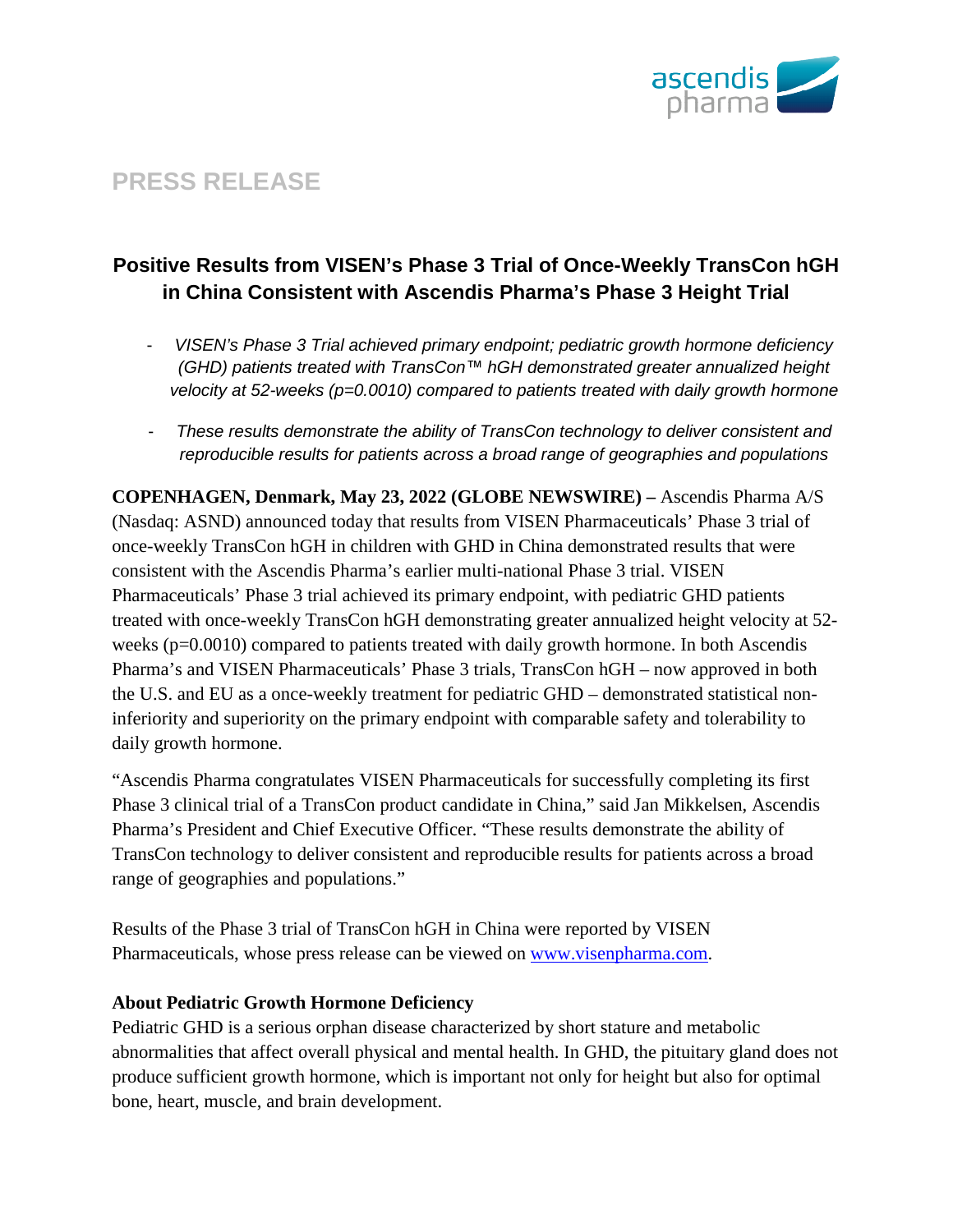### **About TransCon™ Technology**

TransCon refers to "transient conjugation." The proprietary TransCon platform is an innovative technology to create new therapies that optimize therapeutic effect, including efficacy, safety and dosing frequency. TransCon molecules have three components: an unmodified parent drug, an inert carrier that protects it, and a linker that temporarily binds the two. When bound, the carrier inactivates and shields the parent drug from clearance. When injected into the body, physiologic pH and temperature conditions initiate the release of the active, unmodified parent drug in a predictable release manner. Because the parent drug is unmodified, its original mode of action is expected to be maintained. TransCon technology can be applied broadly to a protein, peptide or small molecule in multiple therapeutic areas, and can be used systemically or locally.

#### **About Ascendis Pharma A/S**

Ascendis Pharma is applying its innovative platform technology to build a leading, fully integrated biopharma company focused on making a meaningful difference in patients' lives. Guided by its core values of patients, science and passion, the company uses its TransCon technologies to create new and potentially best-in-class therapies. Ascendis is headquartered in Copenhagen, Denmark, and has additional facilities in Heidelberg and Berlin, Germany; Palo Alto and Redwood City, California; and Princeton, New Jersey. Please visit [www.ascendispharma.com](http://www.ascendispharma.com/) to learn more.

#### **Forward-Looking Statements**

This press release contains forward-looking statements that involve substantial risks and uncertainties. All statements, other than statements of historical facts, included in this press release regarding Ascendis' future operations, plans and objectives of management are forwardlooking statements. Examples of such statements include, but are not limited to, statements relating to (i) Ascendis' ability to apply its platform technology to build a leading, fully integrated biopharma company, and (ii) Ascendis' use of its TransCon technologies to create new and potentially best-in-class therapies. Ascendis may not actually achieve the plans, carry out the intentions or meet the expectations or projections disclosed in the forward-looking statements and you should not place undue reliance on these forward-looking statements. Actual results or events could differ materially from the plans, intentions, expectations and projections disclosed in the forward-looking statements. Various important factors could cause actual results or events to differ materially from the forward-looking statements that Ascendis makes, including the following: dependence on third party manufacturers and distributors to supply TransCon hGH, the SKYTROFA® Auto-Injector and other study drug for commercial sales in the U.S. and clinical studies; unforeseen safety or efficacy results in its oncology programs, TransCon hGH, TransCon PTH and TransCon CNP or other development programs; unforeseen expenses related to commercialization of lonapegsomatropin-tcgd in the U.S., the co-pay program, and the further development of TransCon hGH, expenses related to the development